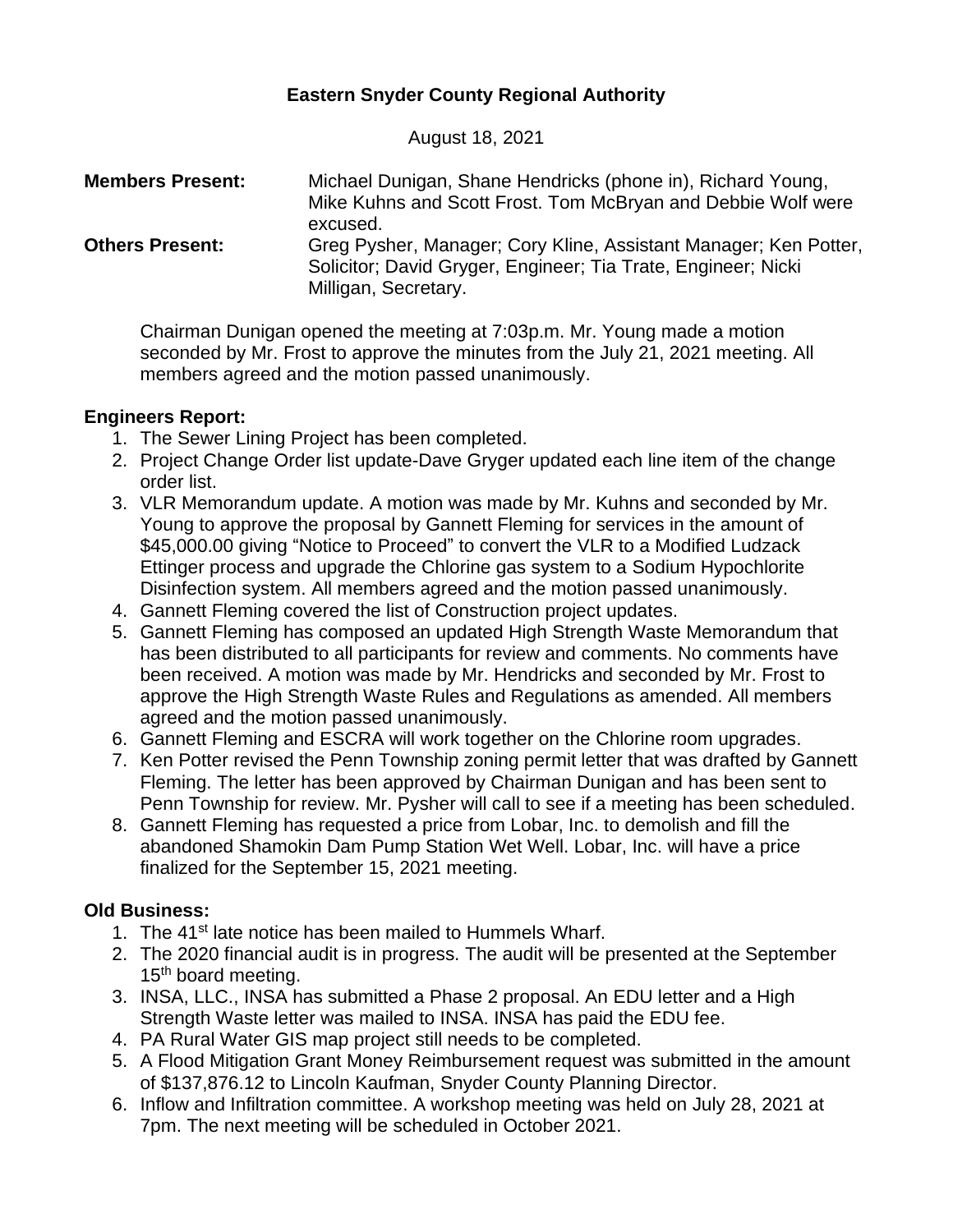- 7. Hazou premium Dairy Products, LLC. Elias Hazou has not provided Selinsgrove Borough or ESCRA with the proper off-site disposal paperwork for his process. ESCRA and Selinsgrove Borough have sent updated letters to Elias Hazou.
- 8. Ted Cresswell 59 EDU request for Brentwood Heights. Has been approved by HWMA. The EDU fee has not yet been received.
- 9. The 3 EDU approval for 679 and 709 N Susquehanna Trail has not been paid.
- 10. PP&L Business Energy Efficiency Program.
- 11.2021-2022 Health Insurance proposal. A motion was made by Chairman Dunigan and seconded by Mr. Kuhns to approve the 2021-2022 Health Insurance renewal with Capital Blue Cross. The total cost would be approximately \$123,000 per year for the Health Insurance. All members agreed and the motion passed unanimously.

## **New Business:**

- 1. A motion was made by Mr. Kuhns and seconded by Mr. Young to approve the 9 EDU's requested by Michael T. Thomas, P.E. for the DMA Mobile Home Park Expansion located in Penn Township. All members agreed and the motion passed unanimously.
- 2. 2022 meeting dates review. A motion was made to approve the 2022 meeting dates as amended. All members agreed and the motion passed unanimously.
- 3. 2022 Flow letters are due by September 6, 2021
- 4. 2022 proposed budget ready for the September meeting.
- 5. A motion was made by Mr. Young and seconded by Mr. Frost to approve Change Order #4 in the amount of \$10,009.00, Change Order # in the amount of \$4,374.00 for Garden Spot Electric, Inc. Change Order #7 in the amount of \$144,830.51, Change Order #8 in the amount of \$21.296.61, Change Order #9 in the amount of \$6,485.70 for Lobar Inc. All members agreed and the motion passed unanimously.
- 6. A motion was made by Mr. Young and seconded by Mr. Frost to approve Pay Estimate #9 in the amount of \$563,982.01 for Lobar Inc., Pay Estimate #3 in the amount of \$198,000.00 for Garden Spot Electric, Pay Estimate #6 in the amount of \$36,545.41 for Heim. All members agreed and the motion passed unanimously.
- 1. Pending documents from Lobar, Inc.
	- MPS Wet Well Rehabilitation
	- Electrical Room Louver
- 2. Pending documents from Garden Spot Electrical
	- Gas detection system wiring
	- Recycle pump wiring
	- Supply fan wiring
- 3. Pending Documents from Heim
	- Boiler Room and Boiler Piping work

## **Financial Report:**

The July Disbursements, July Analysis and the current General Ledger Account Summary were presented to board members for review. Mr. Frost made a motion seconded by Mr. Hendricks to approve the reports. All members agreed and the motion passed unanimously.